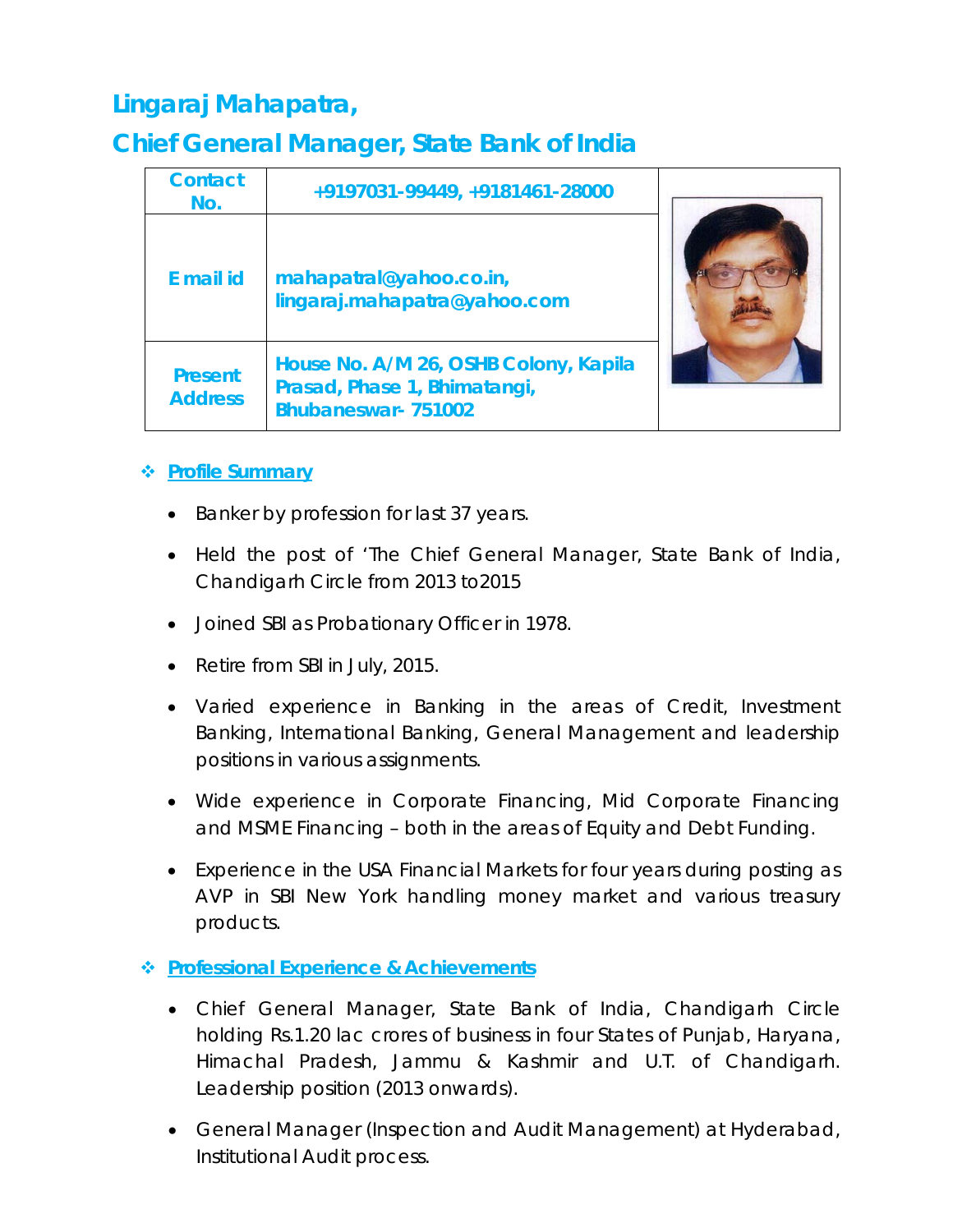- General Manager, Mid Corporate at Regional Office, Kolkata handling Rs.20,000/- crores of Corporate Finance with close to 500 business units, wide experience in Debt, equity and mezzanine funding. In depth experience in business environment in India. Financing of MSME sector
- Deputy General Manager, Mid Corporate at Raipur. In depth experience of Corporate Credit and equity to large and medium industries in Chhattisgarh, Company of Iron & Steel, Power, rolling works, cement and other power, hydro power sectors.
- Deputy General Manager (Credit & IB) at Staff College, Hyderabad. Wide experience in academic area in Corporate Debt Financing, Equity Funding, Project Finance, International Trade and Financing, international Banking and Foreign Exchange
- Deputy General Manager, Mid Corporate, Commercial Branch, Ahmadabad (2004 to 2007). Corporate credit to MSME sector
- Wide experience in about 600 different industries in Gujarat and its equity and debt funding. Fairly conversant with number of sectors in Gujarat, Kolkata, MP, Punjab, Haryana and HP, like Iron & Steel, manufacturing vitrified tiles, chemical industrial sector. In-depth experience in industrial finance in variety of sectors.
- Various assignments in General Banking, Corporate Banking in SBI. Enterprise leadership experience as an Assistant General Manager, DGM, GM and CGM and market exposure and experience.
- Four years of experience in International Banking as AVP, International Banking in New York and in depth experience of USA financial and derivative market.

### **Academic Profile**

- Graduation in Science with Physics honors
- Post graduation in History
- First Class all throughout
- **Professional Qualifications**
	- Post Graduate Diploma in Business Management from XLRI (Finance and Marketing
	- Certified Associate of Indian Institute of Bankers (CAIIB) both Parts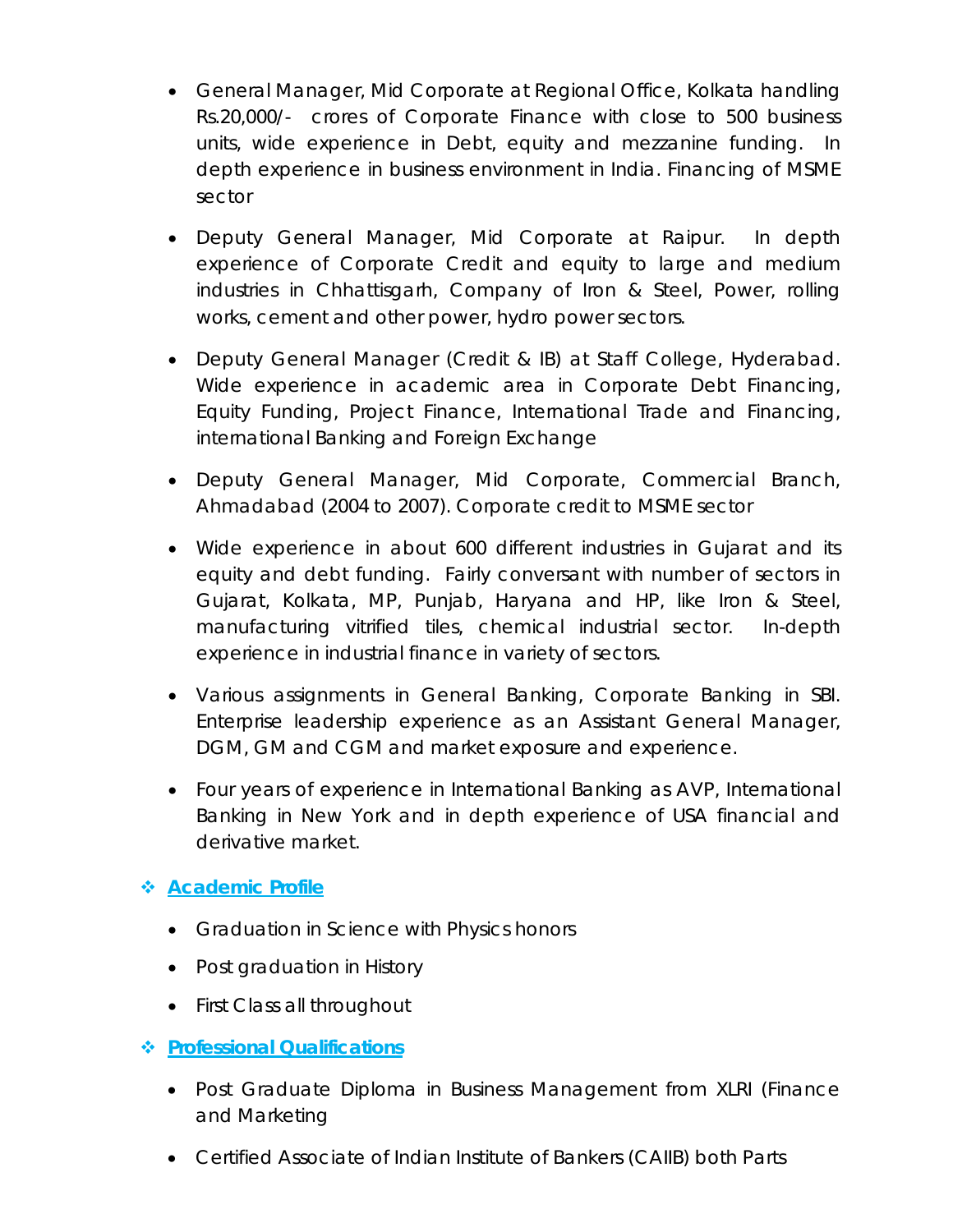- Certificate in Financial Markets from New York University (IPO, Private Equity, Debt and funding markets)
- Certificate in Risk Managements
- **Executive Education**
	- Private Equity and Capital Market Financing at Indian Institute of Management, Bangalore.
- **Experience, Exposure And Area Of Expertise**
	- 37 years experience in Banking.
	- Wide experience in Corporate and Industrial Finance both in equity and debt.
	- Wide working experience and exposure to Indian & International Markets and Banking.
	- Large and successful experience in lending and running institutions and people.
- **Areas of Competence for Teaching and Coaching Assignments**
	- Financial Management.
	- Indian Banking and Finance
	- International Banking and FOREX
	- Corporate credit and equity funding
	- Financial Markets.
	- Risk Management

#### **Personal Details**

| Name                     | Lingaraj Mahapatra                                               |
|--------------------------|------------------------------------------------------------------|
| Father's Name            | Late Shyam Sundar Mahapatra                                      |
| Gender                   | Male                                                             |
| Date of Birth            | 12.07.1955                                                       |
| <b>Marital Status</b>    | Married                                                          |
| <b>Permanent Address</b> | A/M 26, Housing Board Colony,<br>Vimatangi, Bhubaneswar, Odisha, |